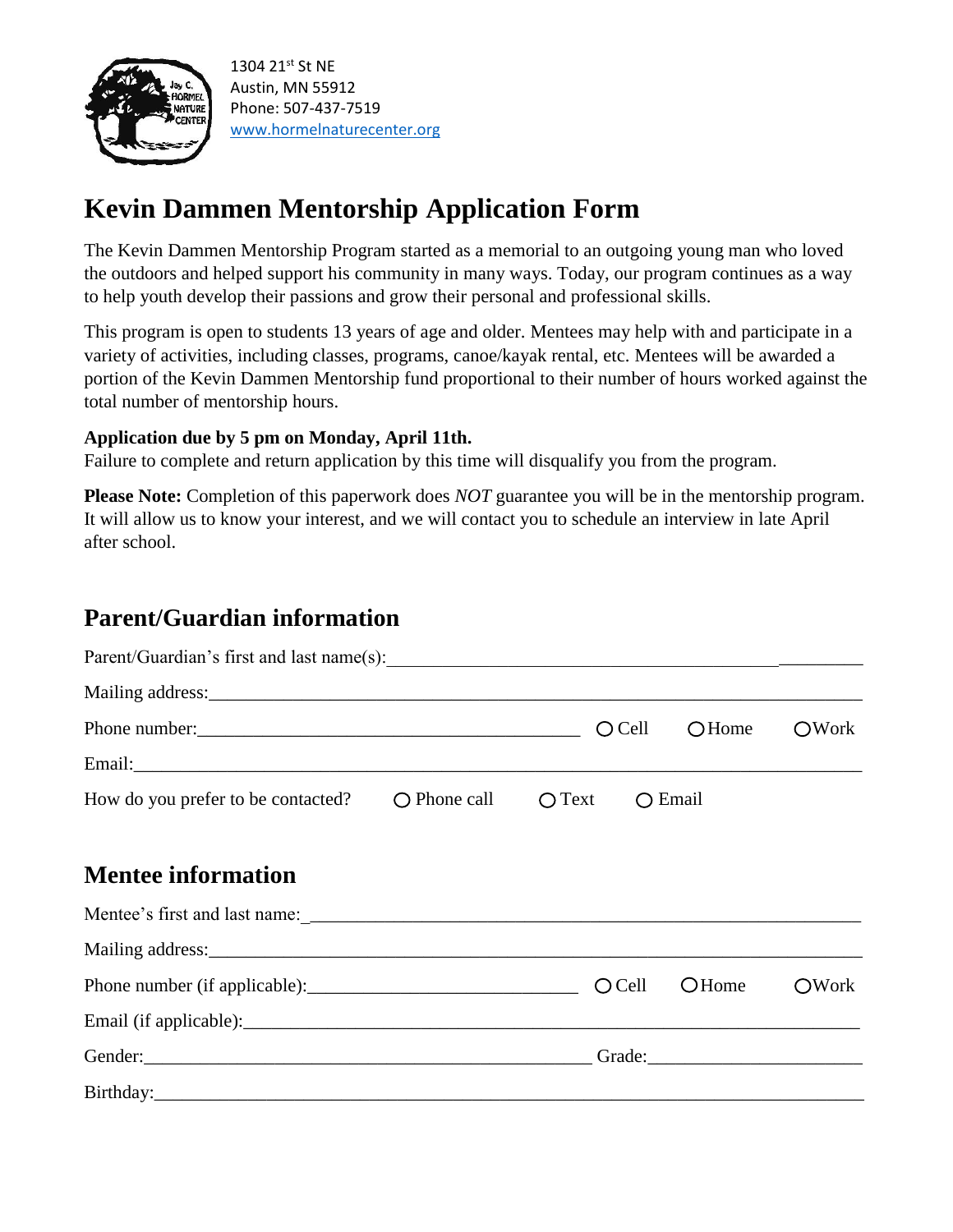

1304 21st St NE Austin, MN 55912 Phone: 507-437-7519 [www.hormelnaturecenter.org](http://www.hormelnaturecenter.org/)

### **Mentee information continued**

Please list any health concerns, such as allergies, mental health conditions, or other concerns.

\_\_\_\_\_\_\_\_\_\_\_\_\_\_\_\_\_\_\_\_\_\_\_\_\_\_\_\_\_\_\_\_\_\_\_\_\_\_\_\_\_\_\_\_\_\_\_\_\_\_\_\_\_\_\_\_\_\_\_\_\_\_\_\_\_\_\_\_\_\_\_\_\_\_\_\_\_\_\_\_\_\_\_\_ \_\_\_\_\_\_\_\_\_\_\_\_\_\_\_\_\_\_\_\_\_\_\_\_\_\_\_\_\_\_\_\_\_\_\_\_\_\_\_\_\_\_\_\_\_\_\_\_\_\_\_\_\_\_\_\_\_\_\_\_\_\_\_\_\_\_\_\_\_\_\_\_\_\_\_\_\_\_\_\_\_\_\_\_

\_\_\_\_\_\_\_\_\_\_\_\_\_\_\_\_\_\_\_\_\_\_\_\_\_\_\_\_\_\_\_\_\_\_\_\_\_\_\_\_\_\_\_\_\_\_\_\_\_\_\_\_\_\_\_\_\_\_\_\_\_\_\_\_\_\_\_\_\_\_\_\_\_\_\_\_\_\_\_\_\_\_\_\_ \_\_\_\_\_\_\_\_\_\_\_\_\_\_\_\_\_\_\_\_\_\_\_\_\_\_\_\_\_\_\_\_\_\_\_\_\_\_\_\_\_\_\_\_\_\_\_\_\_\_\_\_\_\_\_\_\_\_\_\_\_\_\_\_\_\_\_\_\_\_\_\_\_\_\_\_\_\_\_\_\_\_\_\_ \_\_\_\_\_\_\_\_\_\_\_\_\_\_\_\_\_\_\_\_\_\_\_\_\_\_\_\_\_\_\_\_\_\_\_\_\_\_\_\_\_\_\_\_\_\_\_\_\_\_\_\_\_\_\_\_\_\_\_\_\_\_\_\_\_\_\_\_\_\_\_\_\_\_\_\_\_\_\_\_\_\_\_\_

What are 3 words that best describe you? \_\_\_\_\_\_\_\_\_\_\_\_\_\_\_\_\_\_\_\_\_\_\_\_\_\_\_\_\_\_\_\_\_\_\_\_\_\_\_\_\_\_\_\_\_\_\_\_\_\_

Please describe 3 things you are good at:\_\_\_\_\_\_\_\_\_\_\_\_\_\_\_\_\_\_\_\_\_\_\_\_\_\_\_\_\_\_\_\_\_\_\_\_\_\_\_\_\_\_\_\_\_\_\_\_\_\_\_

You will be helping during the week day, weekends, and Nature Play Thursdays. How many days a week will you be able to commit to the Nature Center vs. other summer activities?

What goals do you have for the mentorship program? What do you hope to gain from your experience? \_\_\_\_\_\_\_\_\_\_\_\_\_\_\_\_\_\_\_\_\_\_\_\_\_\_\_\_\_\_\_\_\_\_\_\_\_\_\_\_\_\_\_\_\_\_\_\_\_\_\_\_\_\_\_\_\_\_\_\_\_\_\_\_\_\_\_\_\_\_\_\_\_\_\_\_\_\_\_\_\_\_\_\_

\_\_\_\_\_\_\_\_\_\_\_\_\_\_\_\_\_\_\_\_\_\_\_\_\_\_\_\_\_\_\_\_\_\_\_\_\_\_\_\_\_\_\_\_\_\_\_\_\_\_\_\_\_\_\_\_\_\_\_\_\_\_\_\_\_\_\_\_\_\_\_\_\_\_\_\_\_\_\_\_\_\_\_\_ \_\_\_\_\_\_\_\_\_\_\_\_\_\_\_\_\_\_\_\_\_\_\_\_\_\_\_\_\_\_\_\_\_\_\_\_\_\_\_\_\_\_\_\_\_\_\_\_\_\_\_\_\_\_\_\_\_\_\_\_\_\_\_\_\_\_\_\_\_\_\_\_\_\_\_\_\_\_\_\_\_\_\_\_ \_\_\_\_\_\_\_\_\_\_\_\_\_\_\_\_\_\_\_\_\_\_\_\_\_\_\_\_\_\_\_\_\_\_\_\_\_\_\_\_\_\_\_\_\_\_\_\_\_\_\_\_\_\_\_\_\_\_\_\_\_\_\_\_\_\_\_\_\_\_\_\_\_\_\_\_\_\_\_\_\_\_\_\_ \_\_\_\_\_\_\_\_\_\_\_\_\_\_\_\_\_\_\_\_\_\_\_\_\_\_\_\_\_\_\_\_\_\_\_\_\_\_\_\_\_\_\_\_\_\_\_\_\_\_\_\_\_\_\_\_\_\_\_\_\_\_\_\_\_\_\_\_\_\_\_\_\_\_\_\_\_\_\_\_\_\_\_\_

\_\_\_\_\_\_\_\_\_\_\_\_\_\_\_\_\_\_\_\_\_\_\_\_\_\_\_\_\_\_\_\_\_\_\_\_\_\_\_\_\_\_\_\_\_\_\_\_\_\_\_\_\_\_\_\_\_\_\_\_\_\_\_\_\_\_\_\_\_\_\_\_\_\_\_\_\_\_\_\_\_\_\_\_ \_\_\_\_\_\_\_\_\_\_\_\_\_\_\_\_\_\_\_\_\_\_\_\_\_\_\_\_\_\_\_\_\_\_\_\_\_\_\_\_\_\_\_\_\_\_\_\_\_\_\_\_\_\_\_\_\_\_\_\_\_\_\_\_\_\_\_\_\_\_\_\_\_\_\_\_\_\_\_\_\_\_\_\_ \_\_\_\_\_\_\_\_\_\_\_\_\_\_\_\_\_\_\_\_\_\_\_\_\_\_\_\_\_\_\_\_\_\_\_\_\_\_\_\_\_\_\_\_\_\_\_\_\_\_\_\_\_\_\_\_\_\_\_\_\_\_\_\_\_\_\_\_\_\_\_\_\_\_\_\_\_\_\_\_\_\_\_\_

Can you reliably get to the Nature Center for work when needed?

Is there anything else you would like us to know about you?

**After providing all the above information AND reading the expectations page, please sign below.**

\_\_\_\_\_\_\_\_\_\_\_\_\_\_\_\_\_\_\_\_\_\_\_\_\_\_\_\_\_\_\_\_\_\_\_\_\_\_\_\_\_\_\_\_\_\_\_\_\_\_\_\_\_\_\_\_\_\_\_\_\_\_\_\_\_\_\_\_\_\_\_\_\_\_\_\_\_\_\_\_\_\_\_\_ \_\_\_\_\_\_\_\_\_\_\_\_\_\_\_\_\_\_\_\_\_\_\_\_\_\_\_\_\_\_\_\_\_\_\_\_\_\_\_\_\_\_\_\_\_\_\_\_\_\_\_\_\_\_\_\_\_\_\_\_\_\_\_\_\_\_\_\_\_\_\_\_\_\_\_\_\_\_\_\_\_\_\_\_ \_\_\_\_\_\_\_\_\_\_\_\_\_\_\_\_\_\_\_\_\_\_\_\_\_\_\_\_\_\_\_\_\_\_\_\_\_\_\_\_\_\_\_\_\_\_\_\_\_\_\_\_\_\_\_\_\_\_\_\_\_\_\_\_\_\_\_\_\_\_\_\_\_\_\_\_\_\_\_\_\_\_\_\_

By signing this page, I confirm my interest in the Dammen Mentorship Program.

**Mentee's Signature: \_\_\_\_\_\_\_\_\_\_\_\_\_\_\_\_\_\_\_\_\_\_\_\_\_\_\_\_\_\_\_\_\_\_\_\_\_\_\_\_\_\_\_\_\_\_ Date:\_\_\_\_\_\_\_\_\_\_\_\_\_\_\_**

By signing below, I confirm my child's interest in the Dammen Mentorship Program and my commitment to help them be successful if they are selected for the program.

**Parent/Guardian Signature:\_\_\_\_\_\_\_\_\_\_\_\_\_\_\_\_\_\_\_\_\_\_\_\_\_\_\_\_\_\_\_\_\_\_\_\_\_\_\_\_ Date:\_\_\_\_\_\_\_\_\_\_\_\_\_\_**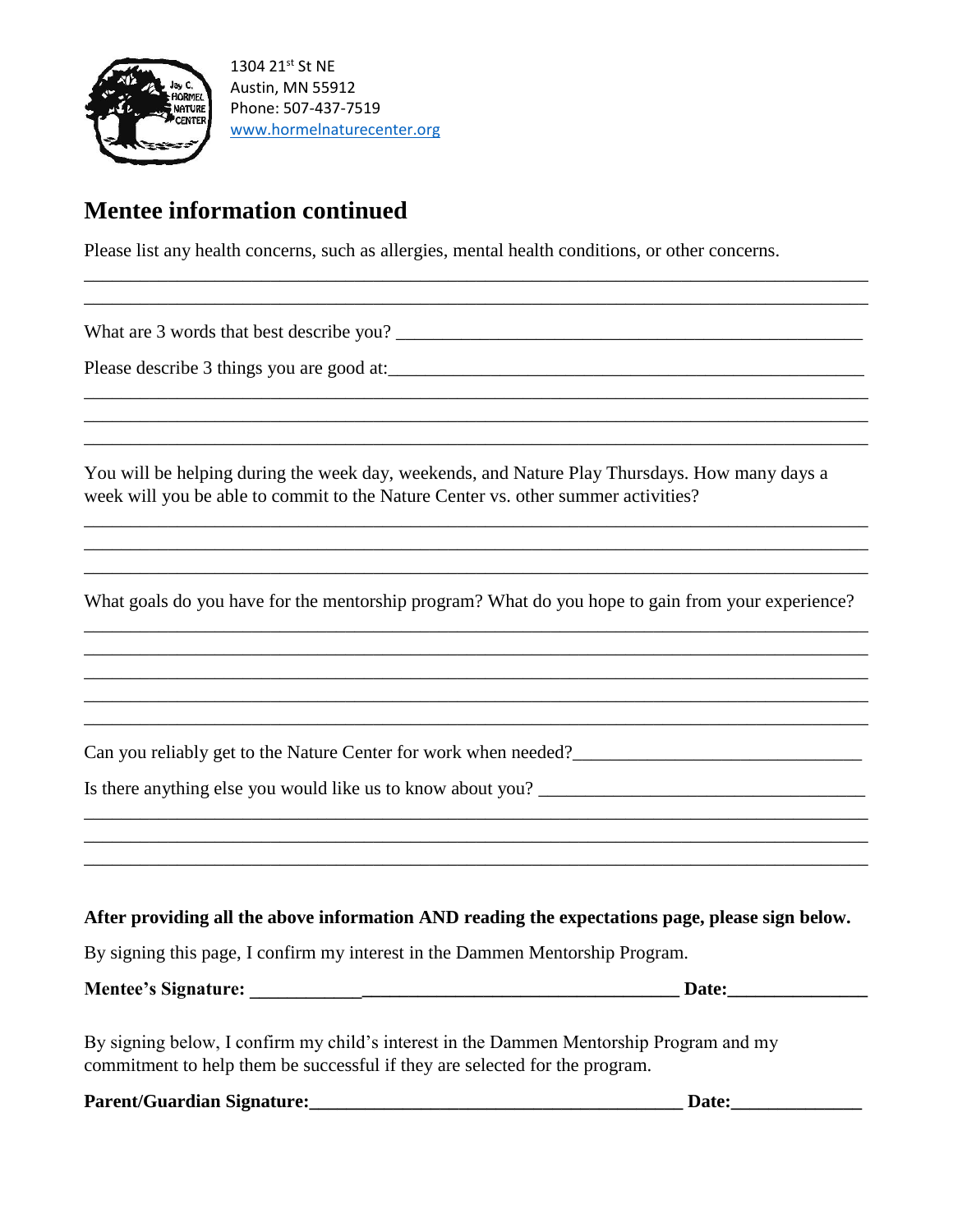

1304 21st St NE Austin, MN 55912 Phone: 507-437-7519 [www.hormelnaturecenter.org](http://www.hormelnaturecenter.org/)

## **Mentorship Expectations**

- 1. **Be punctual and dependable!** We rely on the help our mentees provide but understand that schedules change. If you will be unable to make it to your shift, please inform Nature Center staff as soon as possible.
	- This includes remaining at your assigned station or activity during your shift, though you can always leave for bathroom breaks, more materials, emergencies, etc. We depend on you being where you are and engaging visitors.
- 2. **Take initiative.** There may be small things staff do not notice that can be done around the center. If you notice something, please check in with staff and be willing to help.
- 3. **Be presentable**. Often you will be helping with larger events, and how you act can change how people view the center. Avoid swearing and inappropriate behaviors.
	- You may have your picture taken! There are cameras all over the center and we often take pictures at events. This means there is a good chance you will be in pictures that may be used for a variety of things.
- 4. **Work as a team.** You will rarely be the only person working on something and will often have to work together on tasks. If you have any issues with another mentee or a staff member, please let a staff member know what the issue is.
- 5. **Be engaged!** You will often be helping with classes and activities that you should participate in or help with as much as possible. You will need to communicate with the teacher about what duties you will be expected to perform for that class. Please let a staff member know if you are unsure what you should be doing or are uncomfortable performing a task.

#### 6. **Required attendance for the following training and special events: Choose one to attend: May 27, June 1, or June 2 from 3:30 p.m. to 5:00 p.m.**

Nature Center orientation and training, canoe/ kayak rentals, critter feeding, snake handling, class responsibilities and more.

**Required Mentee team-building event on Tuesday, June 7, from 1-4 p.m.** This team-building event is meant to introduce you to each other, start building teamwork skills, and allow you to ask any questions you may have. It is **MANDATORY** for all selected mentees unless otherwise stated by staff. Scott Hanna is the presenter/instructor.

### **Required Dammen Adventure Family Fun Day- Saturday, July 23; 8:30 a.m.–4:30 p.m.**

This is a fundraiser for the Kevin Dammen Mentorship program of survival-themed games and challenges like archery, throwing an atlatl, mini-games, and more in this enjoyable family fun day event! Mentees can choose to work one am shift 8:30 a.m. - 12:30 p.m. or afternoon 12:30 p.m.- 4:30 p.m. or all day. The event runs 9:30 a.m. - 3:30 p.m.

### **Complimentary lunch and games on Friday, August 19, 12 noon to 2:00 p.m.**

7. **Mentee hours will vary.** You may be scheduled for morning, afternoon, or evening shifts throughout the week including weekends. We schedule you around the dates you are available.